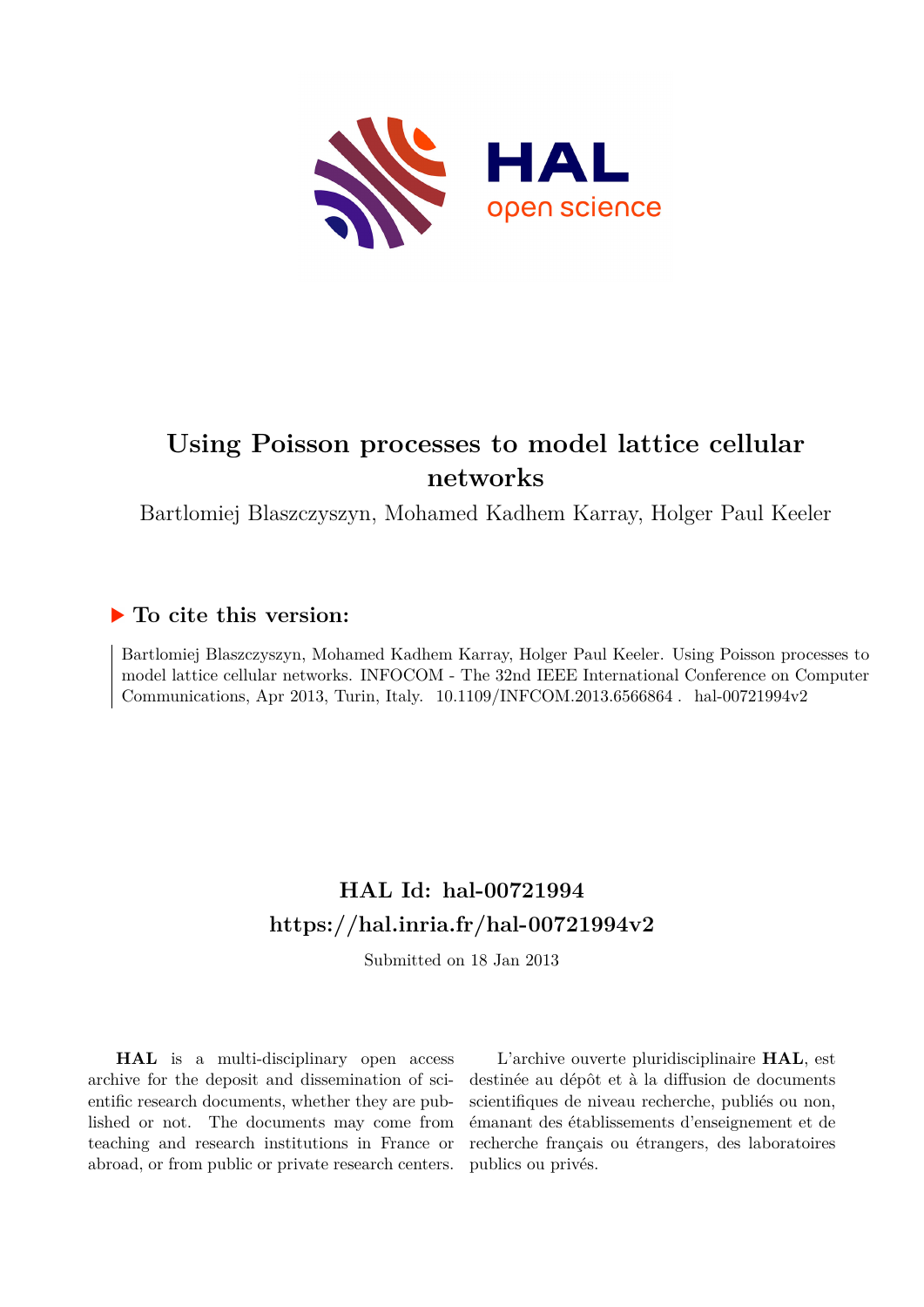# Using Poisson processes to model lattice cellular networks

Bartłomiej Błaszczyszyn<sup>∗</sup> , Mohamed Kadhem Karray† and Holger Paul Keeler<sup>∗</sup>

∗ INRIA-ENS, 23 Avenue d'Italie, 75214 Paris, France Email: Bartek.Blaszczyszyn@ens.fr, Holger-Paul.Keeler@inria.fr <sup>†</sup>Orange Labs; 38/40 rue Général Leclerc, 92794 Issy-les-Moulineaux, France Email: mohamed.karray@orange.com

*Abstract*—An almost ubiquitous assumption made in the stochastic-analytic approach to study of the quality of user-service in cellular networks is Poisson distribution of base stations, often completed by some specific assumption regarding the distribution of the fading (e.g. Rayleigh). The former (Poisson) assumption is usually (vaguely) justified in the context of cellular networks, by various irregularities in the real placement of base stations, which ideally should form a lattice (e.g. hexagonal) pattern. In the first part of this paper we provide a different and rigorous argument justifying the Poisson assumption under sufficiently strong lognormal shadowing observed in the network, in the evaluation of a natural class of the typical-user service-characteristics (including path-loss, interference, signal-to-interference ratio, spectral efficiency). Namely, we present a Poisson-convergence result for a broad range of stationary (including lattice) networks subject to log-normal shadowing of increasing variance. We show also for the Poisson model that the distribution of all these typical-user service characteristics does not depend on the particular form of the additional fading distribution. Our approach involves a mapping of 2D network model to 1D image of it "perceived" by the typical user. For this image we prove our Poisson convergence result and the invariance of the Poisson limit with respect to the distribution of the additional shadowing or fading. Moreover, in the second part of the paper we present some new results for Poisson model allowing one to calculate the distribution function of the SINR in its whole domain. We use them to study and optimize the mean energy efficiency in cellular networks.

*Index Terms*—Wireless cellular networks, Poisson, Hexagonal, convergence, shadowing, fading, spectral/energy efficiency, optimization

#### I. INTRODUCTION

Cellular networks are being extensively deployed and upgraded in order to cope with the steady rise of user-traffic. This has created the need for new and robust analytic techniques to study the quality of user-service. The ability to tractably model and calculate the quality of user-service related to the signal-to-interference-and-noise ratio (SINR, or SIR when the noise is neglected) will serve as the motivating force behind the work presented here.

In order to derive analytic techniques, various mathematical models have been proposed. A common and simplifying model assumption is that the base stations are located according to a Poisson process in the plane. In the first section of this paper we recall such a model with shadowing and/or fading, and present a simple yet very useful result, upon which the bulk of the remaining work here hinges. This result involves mapping the point process on  $\mathbb{R}^2$  (that models the locations of base stations) through the distance-loss function and the shadowing

and/or fading variables (that model the propagation losses between these stations and a typical user), to a *point process of propagation losses* on  $\mathbb{R}^+$ , which are experienced by this user. It allows one to study all typical-user characteristics, which can be expressed in terms of its propagation losses (or received powers, e.g. SINR, etc). We observe that *this new process also forms a Poisson process*, regardless of the shadowing and/or fading distribution, and is characterized only by the moment of this distribution of order  $2/\beta$ , where  $\beta$  is the distance-loss exponent.

In the context of an actual deployment of cellular networks, lattice (e.g. hexagonal) models for the base station placement are usually thought of as more pertinent. However, perfect lattice models do not seem to allow analytic techniques for the study of the SINR-based characteristics. Hence, the Poisson model is used and justified by positioning "irregularities" of the network. It is also considered as a "worst-case" scenario due to its complete randomness property. Although the validity of these arguments alone may be questioned, *we seek to support the Poisson assumption with a powerfully new convergence result when there is sufficiently strong log-normal shadowing in the network*. Namely, provided a network is represented by a sufficiently large homogeneous point pattern (whose definition will later be made precise, and includes general lattices and various "perturbed lattice" models), we show that as the variance of log-normal shadowing increases, the resulting propagation losses between the stations and the typical user form a stochastic process that converges to the aforementioned non-homogeneous Poisson process on R, due to the Poisson model. In other words, the actual (large but not necessarily Poisson) network is perceived by a typical user as an equivalent (infinite) Poisson network, provided shadowing is strong enough, of logarithmic standard deviation greater than approximately 10dB, as shown by numerical evidence. This is a realistic assumption for outdoor and indoor wireless communications in many urban scenarios.

This result rigorously justifies using a Poisson point process to model typical-user characteristics in a wide range of network models, which includes the hexagonal model and a large class of perturbed lattice models, thus adding theoretical weight to the work being done under the Poisson assumption.

After stating this convergence result, we derive important complementary analytic tools for the study of the distribution of the SINR in the Poisson model, which remain valid for any distribution of the shadowing and/or fading random variables.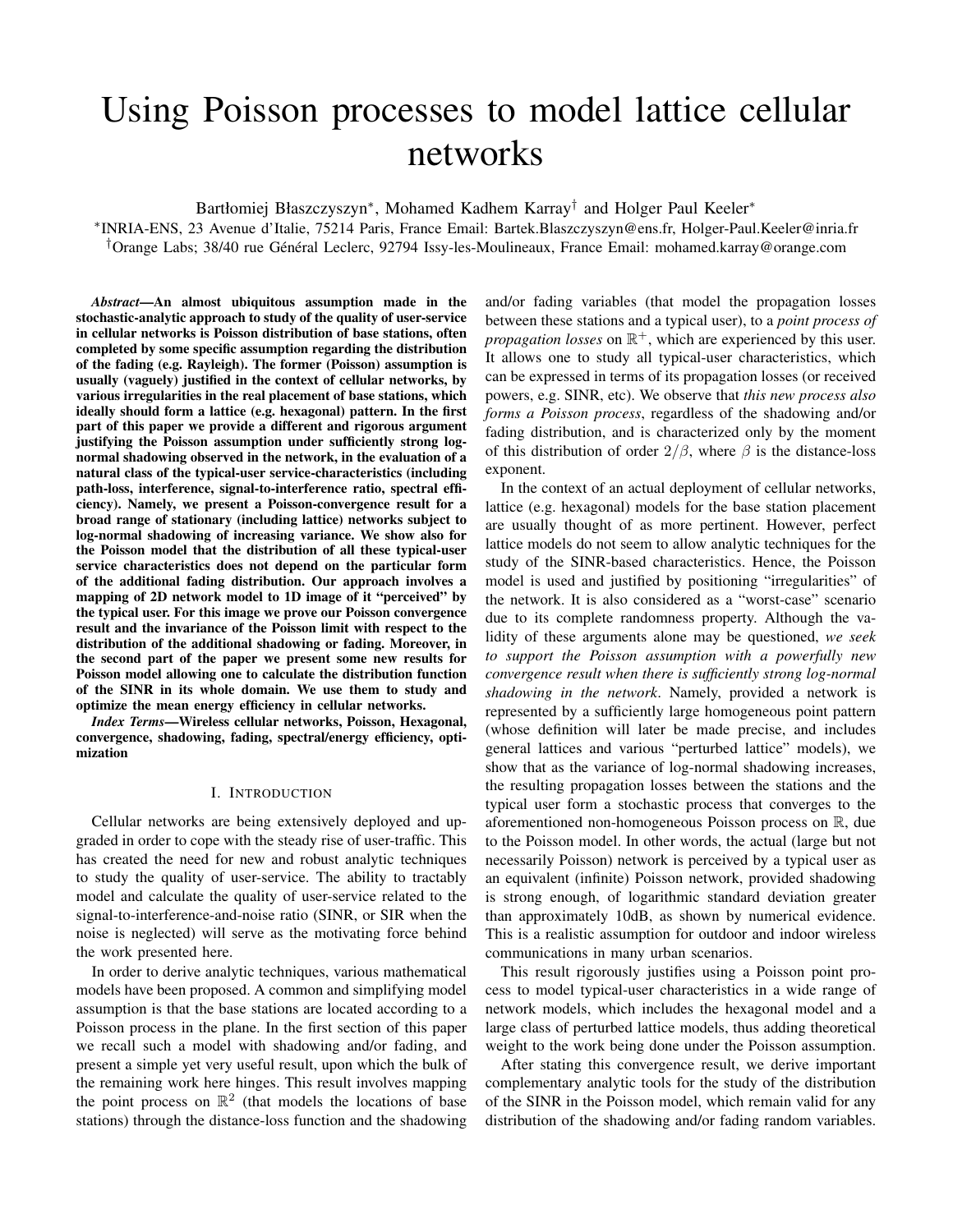We use them to investigate the spectral and energy efficiency in cellular networks. In particular, we evaluate the mean energy efficiency as a function of the base station transmit power, which allows one to optimally tune this latter power. Poisson and hexagonal networks with and without shadowing are compared in this context.

*Related work:* It is beyond the scope of this short introduction to review all works with Poisson model of wireless networks. Some results and further references may be found in [1, 2]. More specifically, our results presented in this paper allow to extend to a general fading distribution the explicit expressions for the distribution function of the SINR derived in [3], where Rayleigh fading is assumed. Our representation of the network via the process of propagation losses is similar tho this considered in [4] for other purposes, mostly to study the effect of shadowing/fading on connectivity. Moreover, using the Laplace/Fourier analysis, we manage to characterize (no longer explicitly) the SINR over its entire range, whereas the aforementioned explicit expressions are valid only for  $SINR \geq 1$ . The result of Lemma 1 appeared in [5]. The infinite Poisson model was statistically fitted in [6] to some real data provided by an operator regarding propagation losses in order to estimate the parameters of the propagation loss using a simple linear regression model. The spectral and energy efficiency in hexagonal networks without shadowing was studied in [7]. Finally, the convergence result presented here is in the spirit of classical limit theorems of point processes, which are detailed in [8, Chapter 11]. In particular, these theorems show that under specific conditions, the repeated superposition, thinning or translation of points of a point process will result in the point process converging in the limit to a Poisson process.

*The remaining part of this paper* is organized as follows. In section  $\overline{II}$  we present the basic result on the network mapping to the process of propagation losses. The main convergence result is presented in Section III and its proof is given Appendix A. We revisit the Poisson model in order to study the SINR distribution in Section IV.

#### II. INFINITE POISSON MODEL

For motivation purposes, we first recall the usual cellular network model based on the Poisson process. In particular, we model the geographic locations of the base stations with an homogeneous Poisson point process  $\Phi = \{X_i\}_{i \in \mathbb{N}}$  of intensity  $\lambda$  on  $\mathbb{R}^2$ , which we refer to as the *infinite Poisson* model.

We assume that the (typical) user is located at the origin without loss of generality due to the stationarity of  ${X_i}_{i \in \mathbb{N}}$ . Let  $l(X_i)$  be the *distance loss* between a base station at  $X_i$ and the user, where  $l(\cdot)$  is given by

$$
l\left(x\right) = \left(K\left|x\right|\right)^{\beta} \tag{1}
$$

for two given positive constants K and  $\beta$ . When we incorporate *shadowing* (and/or *fading*), the *propagation loss* is

$$
L_{X_i} = \frac{l(X_i)}{S_{X_i}}
$$

where  $\{S_x\}_{x\in\mathbb{R}^2}$  is a collection of independent and identically distributed (iid) positive random variables. We will sometimes

write also  $S_{X_i} = S_i$  to simplify the notation. Let S be a random variable having the same distribution as any  $S_x$ .

Note that the *power received* at the origin from the station  $X_i$ , transmitting with power  $P_{X_i}$ , is equal to

$$
p_{X_i} = \frac{P_{X_i}}{L_{X_i}} = \frac{P_{X_i} S_{X_i}}{l(X_i)}.
$$

In this paper we do not assume any power control, i.e.,  $P_{X_i} = P$  for some given positive constant  $P > 0$ . In this case (as well in a more general case of iid emitted powers), including  $P_{X_i}$  in the associated shadowing random variable, we retrieve an equivalent model in which the shadowing is  $\tilde{S}_{X_i} := P_{X_i} S_{X_i}$  and the transmitted powers  $\tilde{P}_{X_i} = 1$ . Henceforth we assume, without loss of generality, that the transmitted powers are all equal to one, while keeping in mind that the shadowing random variables now include the effective transmitted powers. This transformation will slightly simplify our notation. However, when studying the energy efficiency in Section IV-B4 we will reintroduce emitted powers to our model.

#### *A. Mapping of the propagation losses of the typical user from*  $\mathbb{R}^2$  to  $\mathbb{R}^+$

Denote by  $\mathcal{N} = \left\{ L_{X_i} \right\}_{i \in \mathbb{N}}$  the *process of propagation losses* experienced by the typical user with respect to the stations in  $\Phi$ . We consider  $N$  a *point process on*  $\mathbb{R}^+$ . Note that *all* characteristics of the typical user, which can be expressed in terms of its propagation losses (or received powers, under the aforementioned assumption on emitted powers, e.g. SIR, SINR, spectral and energy efficiency, etc) are determined by the distribution of  $N$ . This motivates the following simple result that appeared, to the best of our knowledge for the first time, in [5]. In order to make this presentation more selfcontained we present it with a proof.

*Lemma 1: Assume infinite Poisson model with distanceloss (1) and generic shadowing (and/or fading) variable satisfying*

$$
\mathbf{E}[S^{\frac{2}{\beta}}] < \infty. \tag{2}
$$

*Then the process of propagation losses* N *experienced by the typical user is a non-homogeneous Poisson point process on* R <sup>+</sup> *with intensity measure*

$$
\Lambda([0,t)) := \mathbf{E}\left[\mathcal{N}([0,t))\right] = at^{\frac{2}{\beta}}\tag{3}
$$

*where*

$$
a := \frac{\lambda \pi \mathbf{E}[S^{\frac{2}{\beta}}]}{K^2} \tag{4}
$$

*Proof:* The point process  $\mathcal N$  may be viewed as a transformation of the point process  $\Phi$  by the probability kernel

$$
p(x, A) = \mathbf{P}\left(\frac{l(x)}{S} \in A\right), \quad x \in \mathbb{R}^2, A \in \mathcal{B}\left(\mathbb{R}^+\right)
$$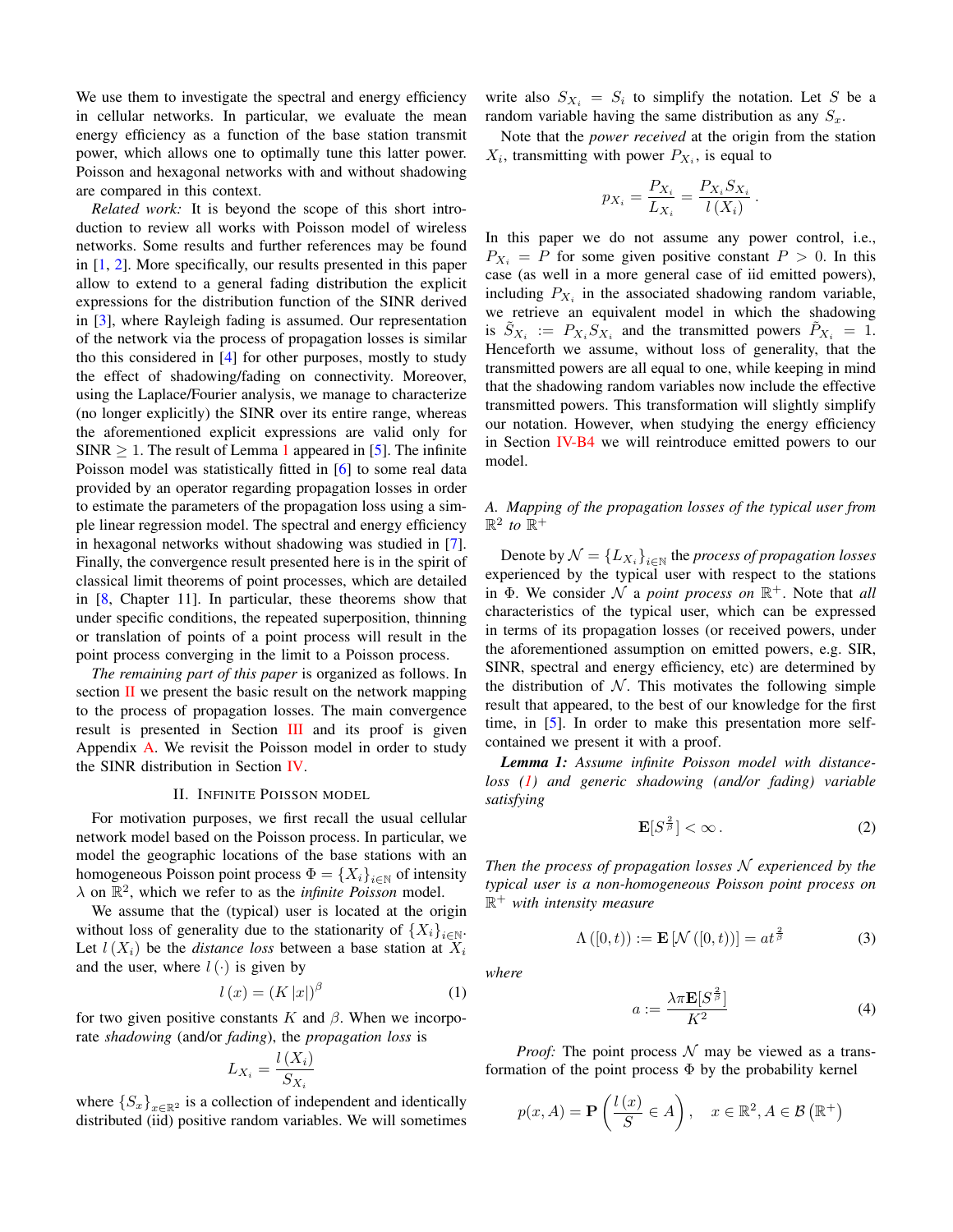By the displacement theorem  $[1,$  Theorem 1.10], the point process  $N$  is Poisson on  $\mathbb{R}^+$  with intensity measure

$$
\Lambda([0, t)) = \lambda \int_{\mathbb{R}^2} \mathbf{P}\left(\frac{l(x)}{S} \in [0, t)\right) dx
$$
  
=  $\lambda \int_{\mathbb{R}^2 \times \mathbb{R}^+} \mathbf{1} \left\{ \frac{l(x)}{s} < t \right\} dx \mathbf{P}_S(ds)$   
=  $\lambda \int_{\mathbb{R}^+} \frac{\pi (st)^{\frac{2}{\beta}}}{K^2} \mathbf{P}_S(ds) = \frac{\lambda \pi \mathbf{E} \left[ S^{\frac{2}{\beta}} \right]}{K^2} t^{\frac{2}{\beta}}$ 

which completes the proof.

*Remark 2:* Note that the distribution of  $N$  is *invariant with respect to the distribution of the shadowing/fading* S *having same given value of the moment*  $\mathbf{E}[S^{2/\beta}]$ . This means that the infinite Poisson network with an arbitrary shadowing  $S$  is perceived at a given location statistically in the same manner as an "equivalent" infinite Poisson with "constant shadowing" equal to  $s_{const} = (\mathbf{E}[S^{2/\beta}])^{\beta/2}$  (to have the same moment of order  $2/\beta$ ). The model with such a "constant shadowing" boils down to the model without shadowing ( $S \equiv 1$ ) and the constant K replaced by  $\tilde{K} = K/\sqrt{\mathbf{E}[S^{2/\beta}]}$ .

The above result requires condition (2), which is satisfied by the usual models, as e.g. the log-normal shadowing or Rayleigh fading, and we tacitly assume it throughout the paper.

#### III. CONVERGENCE RESULTS UNDER LOG-NORMAL SHADOWING

In this section we derive a powerful convergence result rigorously showing that the infinite Poisson model can be used to analyse the characteristics of the typical user in the context of any *fixed (deterministic!) placement of base stations*, meeting some *empirical homogeneity* condition, provided there is *sufficiently strong log-normal shadowing*.

#### *A. Model description*

Let  $\phi = \{X_i\}_{i \in \mathbb{N}}$  be a locally finite deterministic point pattern on  $\mathbb{R}^2$  and  $B_0(r)$  the ball of radius r, centered at the origin. For  $0 < \lambda < \infty$ , as  $r \to \infty$  we require the *empirical homogeneity condition*

$$
\frac{\phi(B_0(r))}{\pi r^2} \to \lambda. \tag{5}
$$

Note that the above condition is satisfied by any lattice (e.g. hexagonal) pattern  $\phi$ , as well as by almost any realization of an arbitrary ergodic point process.

Let the shadowing  $S_i^{(\sigma)}$  between the station  $X_i$  and the origin be iid (across  $i$ ) log-normal random variables

$$
S_i^{(\sigma)} = \exp(-\sigma^2/2 + \sigma Z_i),\tag{6}
$$

where  $Z_i$  are standard normal random variables. Note that for such  $S_i^{(\sigma)} = S^{(\sigma)}$ , we have  $\mathbf{E}[S] = 1$  and  $\mathbf{E}[(S^{(\sigma)})^{2/\beta}] =$  $\exp[\sigma^2(2-\beta)/\beta^2].$ <sup>1</sup>

Consider the distance-loss model  $(1)$  with the constant K replaced by the function of  $\sigma$ 

$$
K(\sigma) = K \exp\left(-\frac{\sigma^2(\beta - 2)}{2\beta^2}\right),\tag{7}
$$

where  $K > 0$  and  $\beta > 2$ .

As in Section II, we consider the point process on  $\mathbb{R}^+$  of propagation losses experienced by the typical user with respect to the stations in  $\phi$ 

$$
\mathcal{N}^{(\sigma)} := \left\{ \frac{K(\sigma)^{\beta} |X_i|^{\beta}}{S_i^{(\sigma)}} : X_i \in \phi \right\}.
$$
 (8)

We consider also the analogous process of propagation losses

$$
\bar{\mathcal{N}}^{(\sigma)} := \left\{ \frac{K(\sigma)^{\beta} |X_i|^{\beta}}{S_i^{(\sigma)}} : a_{\sigma} < |X_i| < b_{\sigma}, X_i \in \phi \right\}, \quad (9)
$$

where the stations in  $\phi$  that are closer than  $a_{\sigma}$  and farther than  $b_{\sigma}$  are ignored, for all sequences  $0 \le a_{\sigma} < b_{\sigma} \le \infty$  satisfying

$$
\frac{\log(a_{\sigma})}{\sigma^2} \to 0,\tag{10}
$$

$$
\frac{\log(b_{\sigma})}{\sigma^2} \to \infty.
$$
 (11)

#### *B. Main result*

We present now our main convergence result.

*Theorem 3: Given homogeneity condition (5), then* $\mathcal{N}^{(\sigma)}$ *converges weakly as*  $\sigma \to \infty$  *to the Poisson point process on*  $\mathbb{R}^+$  *with the intensity measure*  $\Lambda$  *given by (3) with*  $a =$  $\lambda \pi/K^2$ . Moreover,  $\bar{\mathcal{N}}^{(\sigma)}$  also converges weakly  $(\sigma \to \infty)$ *to the Poisson point process with the same intensity measure, provided conditions (10) and (11) are satisfied.*

The proof of Theorem 3 is deferred to Appendix A.

*Remark 4:* The above result, in conjunction with Lemma 1, says that *infinite Poisson model can be used to approximate the characteristics of the typical user for a very general class of homogeneous pattens of base stations*, including the standard hexagonal one. The second statement of this result says that this approximation remains valid for *sufficiently large but finite patterns*.

*Remark 5:* The distance-loss model (1) suffers from having a singularity at the origin. This issue is often circumvented by some appropriate modification of the distance-loss function within a certain distance from the origin. The second statement of Theorem 3 with  $a_{\sigma} = const > 0$  shows that such a modification is not significant in the Poisson approximation.

To illustrate Theorem 3 and obtain some insight into the speed of convergence we used Kolmogorov-Smirnov (K-S) test, cf [9], to compare the cumulative distribution functions (CDF) of the SIR of the typical user (see Section IV-A2) in the infinite Poisson model versus hexagonal one consisting of  $30 \times 30 = 900$  stations on a torus. We found that for 9/10 realizations of the network shadowing the K-S test does not allow to distinguish the empirical (obtained from simulations) CDF of the SIR from the CDF of SIR evaluated in the infinite Poisson model with the critical p-value fixed to  $\alpha = 10\%$ provided  $\sigma_{dB} \gtrsim 10$ dB. On Figure 1 we present a few examples of these CDF's. Similar numerical study was done for the CDF of the path-loss with respect to the serving station in [6].

<sup>&</sup>lt;sup>1</sup> This also means that the path-loss from a given station  $X$  expressed in dB, i.e.,  $dB(L_X(y))$ , where  $dB(x) := 10 \times log_{10}(x) dB$ , is a Gaussian random variable with standard deviation  $\sigma_{dB} = \frac{\sigma 10}{\log 10}$ , called *logarithmic standard deviation of the shadowing*.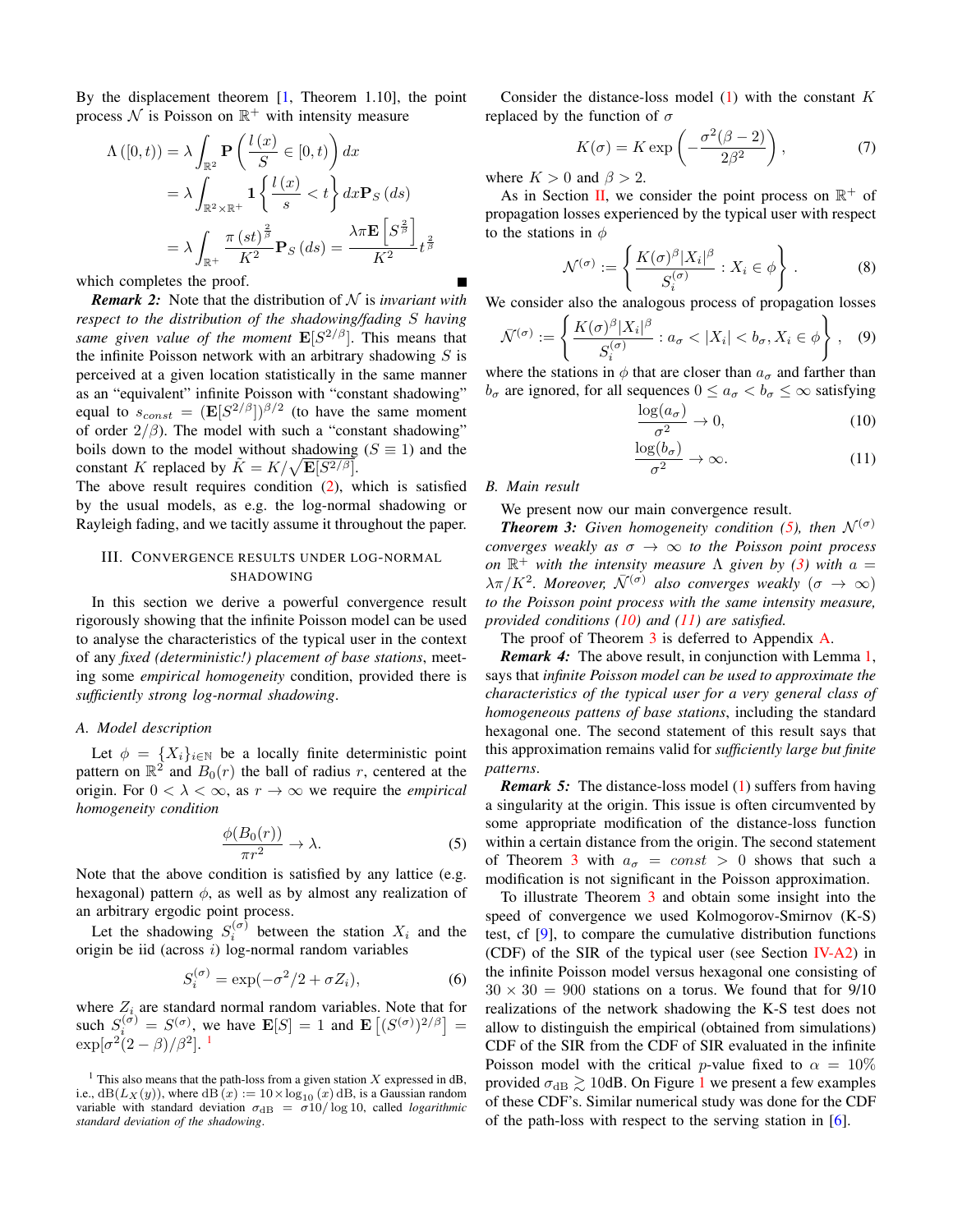

*Fig. 1:* Empirical CDF of SIR simulated in hexagonal network with shadowing and their Poisson approximations.

#### IV. POISSON MODEL REVISITED

We now return to the model outlined in Section  $\Pi$  and investigate it further. We show that Lemma 1 is very useful in studying random quantities of the network, independently of the shadowing/fading distribution. We do not pretend to develop a complete theory, which is well beyond the scope of this paper. As a general remark let us emphasize only that many, already known, results (cf *Related work* in the Introduction), were originally derived under specific assumptions on the distribution of shadowing and/or fading. By Lemma 1 they necessarily remain valid for a general distribution, with the appropriate specification of the value of the moment  $\mathbf{E}[S^{2/\beta}]$ .

Our specific goal in this section is to present a new representation of distribution function of the SINR, which in consequence will allow us to study the spectral and energy efficiency — two important engineering characteristics of the network. To the best of our knowledge, they have not yet been studied in the Poisson model. Moreover, as another illustration of our convergence result, we will compare these characteristics in Poisson and hexagonal network, with this latter studied by simulations.

Unless otherwise specified all results of this section regard Poisson model of Section II.

#### *A. Path-loss and SIR*

The novelty of our approach consists in representing the SINR in terms of the path-loss to the serving station and the respective SIR, rather than, as usual, the interference.

*1) Path loss:* The weakest propagation loss denoted by

$$
L = \inf_{i \in \mathbb{N}} L_{X_i} \tag{12}
$$

is often called *path-loss factor*. It may be interpreted as the propagation loss with the *serving* base station (that is, the one with strongest received power). Note by (3) that the number of points of the process  $\mathcal{N} = \{L_{X_i}\}_{i \in \mathbb{N}}$  is almost surely finite in any finite interval. Hence, the above infimum is almost surely achieved for some base station; that is  $L = \min_{i \in \mathbb{N}} L_{X_i}$ . Moreover, Lemma 1 allows us to conclude the following characterisation of the distribution of  $L$ , which follows immediately from the well known expression for void

probabilities of Poisson process  $P\{L \ge t\} = P\{N([0,t)) =$  $0$ } = exp[ $-\Lambda([0,t))$ ].

**Corollary 6:** The CDF of L is equal to  $P\{L \leq t\}$  $1 - \exp[-at^{2/\beta}]$  *where a is given by (4). Consequently, the probability density of* L *is given by*

$$
\mathbf{P}_L\left(ds\right) = \frac{2a}{\beta} t^{\frac{2}{\beta}-1} e^{-at^{\frac{2}{\beta}}} dt.
$$
 (13)

*This corresponds to a Fréchet distribution with shape parameter*  $\frac{2}{\beta}$  *and scale parameter*  $a^{\frac{\beta}{2}}$ *.* 

*2) Interference factor and SIR:* The *interference factor* is defined by

$$
f = L \sum_{i \in \mathbb{N}} \frac{1}{L_{X_i}} - 1
$$

where  $L$  is the path-loss factor. It may be interpreted as the interference to signal ratio; that is the *inverse of the SIR*. Introducing  $I = \sum_{i \in \mathbb{N}} \frac{1}{L_{X_i}}$  (can be interpreted as the total received power) we can write  $f = LI - 1$ . Also,  $f = LI'$ where

$$
I' := I - \frac{1}{L} = \sum_{i \in \mathbb{N}} \frac{1}{L_{X_i}} - \frac{1}{L}
$$

may be viewed as the interference.

Define

$$
\varphi_{\beta}\left(z\right) := e^{-z} + z^{\frac{2}{\beta}} \gamma\left(1 - \frac{2}{\beta}, z\right) \tag{14}
$$

where  $\gamma(\alpha, z) = \int_0^z t^{\alpha-1} e^{-t} dt$  is the lower incomplete gamma function. Another representation of the function  $\varphi_{\beta}(z)$ , used in evaluation of the Laplace transform of the f (cf proof of Corollary 8) is given in Appendix B.

Here is a key technical result for our approach.

*Proposition 7: The Laplace transform of the interference factor conditional to the path-loss factor is equal to*

$$
\mathbf{E}\left[e^{-zf}|L=s\right] = e^{-a[\varphi_{\beta}(z)-1]s^{\frac{2}{\beta}}}. \tag{15}
$$

*Proof:* We have

$$
\mathbf{E}\left[e^{-zf}|L=s\right] = \mathbf{E}[e^{-zsI'}|L=s].\tag{16}
$$

Observe that  $I'$  is a shot-noise associated to the point process obtained from the Poisson point process  $\mathcal N$  of the propagation losses by suppressing its smallest (nearest to the origin) point, which is located precisely at  $L$ . By the well-known property of the Poisson process, given  $L = s$ , this new process is also Poisson on  $(s, \infty)$  with intensity measure

 $M((s,t)) = \Lambda([0,t)) - \Lambda([0,s])$ ,  $t \in (s, +\infty)$ .

Thus

$$
M\left(dt\right) = \Lambda\left(dt\right) = \frac{2a}{\beta} t^{\frac{2}{\beta} - 1} dt, \quad \text{on } \left(s, +\infty\right) \tag{17}
$$

and by [1, Proposition 1.5]

$$
\mathbf{E}\left[e^{-zsI'}|L=s\right] = \exp\left[\int_s^{\infty} (e^{-\frac{zs}{t}} - 1)M\left(dt\right)\right]
$$

$$
= \exp\left[-\frac{2a}{\beta}\int_s^{\infty} (1 - e^{-\frac{zs}{t}})t^{\frac{2}{\beta}-1}dt\right].
$$
(18)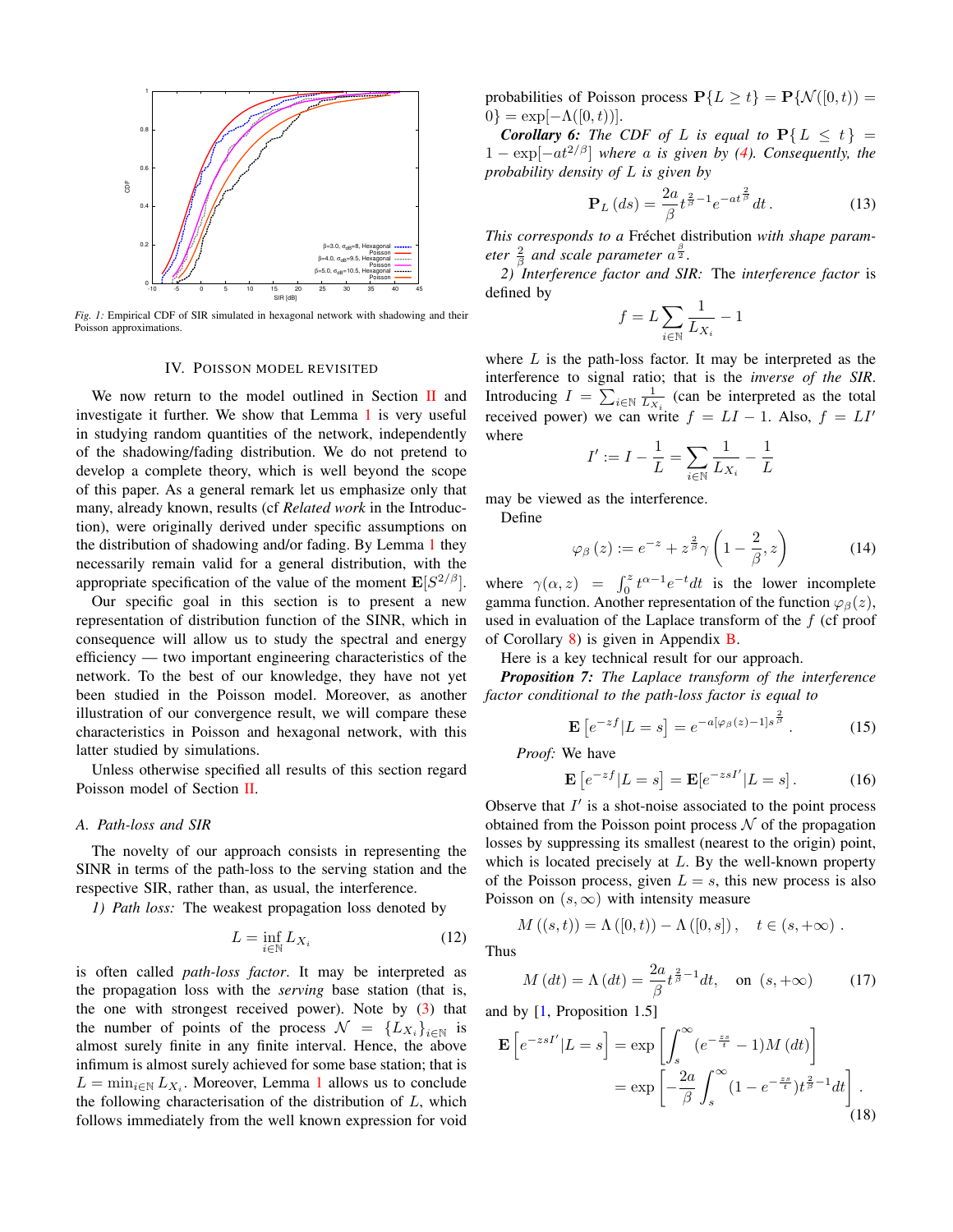Now we calculate the integral on the right-hand side of the above equation by making the change of variable  $u := \frac{zs}{t}$ , that is

$$
\int_{s}^{\infty} (1 - e^{-\frac{zs}{t}}) t^{\frac{2}{\beta} - 1} dt
$$
\n
$$
= \int_{z}^{0} (1 - e^{-u}) \left(\frac{zs}{u}\right)^{\frac{2}{\beta} - 1} \frac{-zs}{u^{2}} du
$$
\n
$$
= (zs)^{\frac{2}{\beta}} \int_{0}^{z} (1 - e^{-u}) u^{-\frac{2}{\beta} - 1} du
$$
\n
$$
= s^{\frac{2}{\beta}} \frac{\beta}{2} [-1 + \varphi_{\beta}(z)]
$$

where the third equality is obtained by integration by parts. Combining the above equation with Equations (16), (18) gives the final result.

The following results can be derived from Proposition 7, although we will not use them in the remaining part of the paper.

*Corollary 8: The joint distribution of* L *and* f *is characterized by*

$$
\mathbf{E}\left[\mathbf{1}\left\{L\geq u\right\}e^{-zf}\right]=\frac{1}{\varphi_{\beta}\left(z\right)}e^{-au^{\frac{2}{\beta}}\varphi_{\beta}\left(z\right)},\quad z\in\mathbb{R}^{+}.
$$

*The unconditional Laplace transform of the interference factor is*

$$
\mathbf{E}\left[e^{-zf}\right] = \frac{1}{\varphi_{\beta}\left(z\right)}, \quad z \in \mathbb{R}^{+}.
$$
 (19)

*Proof:* For the first statement we have

$$
\mathbf{E}\left[\mathbf{1}\left\{L\geq u\right\}e^{-zf}\right] = \int_{u}^{\infty} \mathbf{E}\left[e^{-zf}|L=s\right] \mathbf{P}_{L}\left(ds\right)
$$

$$
= \int_{u}^{\infty} e^{-a[\varphi_{\beta}(z)-1]s^{\frac{2}{\beta}}}\frac{2a}{\beta}s^{\frac{2}{\beta}-1}e^{-as^{\frac{2}{\beta}}}ds
$$

$$
= \frac{1}{\varphi_{\beta}(z)}e^{-au^{\frac{2}{\beta}}\varphi_{\beta}(z)}
$$

where for the second equality we use  $(13)$  and  $(15)$ . This completes the proof of the first statement. For the second statement, conditioning on the value of the path-loss factor yields

$$
\mathbf{E}\left[e^{-zf}\right] = \int_{\mathbb{R}^+} \mathbf{E}\left[e^{-zf}|L=s\right] \mathbf{P}_L\left(ds\right)
$$

where  $P_L(\cdot)$  is the distribution of L given by (13). Using the above equation and  $(15)$ , we ascertain

$$
\mathbf{E}[e^{-zf}] = \int_0^\infty e^{-a[\varphi_\beta(z)-1]s^{\frac{2}{\beta}}}\frac{2a}{\beta}s^{\frac{2}{\beta}-1}e^{-as^{\frac{2}{\beta}}}ds
$$
  

$$
= \frac{2a}{\beta}\int_0^\infty s^{\frac{2}{\beta}-1}e^{-a\varphi_\beta(z)s^{\frac{2}{\beta}}}ds
$$
  

$$
= \frac{1}{\varphi_\beta(z)}\int_0^\infty a\varphi_\beta(z)\frac{2}{\beta}s^{\frac{2}{\beta}-1}e^{-a\varphi_\beta(z)s^{\frac{2}{\beta}}}ds
$$
  

$$
= \frac{1}{\varphi_\beta(z)}
$$

where the third equality stems from  $\varphi_{\beta}(z) \neq 0$  which follows from (40) in Appendix B and the assumption  $\beta > 2$ . Г

*Remark 9:* For  $t > 1$  the (complementary) CDF of the SIR admits the following explicit expression

$$
\mathbf{P}\{\,\text{SIR} \ge t\} = \mathbf{P}\{f \le 1/t\} = \frac{t^{-2/\beta}}{C'(\beta)}\tag{20}
$$

where

$$
C'(\beta) = \frac{2\pi}{\beta \sin(2\pi/\beta)} = \frac{2\Gamma(2/\beta)\Gamma(1 - 2/\beta)}{\beta}
$$

and  $\Gamma(z) = \int_0^\infty e^{-z} z^{t-1} dt$  it the complete Gamma function. It was proved in  $\lceil 3 \rceil$  assuming exponential distribution of S. But in the infinite Poisson model, SIR is invariant with respect to  $\lambda$ , and K and consequently by Lemma 1 it is also invariant with respect to the value of  $\mathbb{E}[S^{2/\beta}]$ . Hence the result remains valid for *arbitrary distribution* of S, provided  $\mathbf{E}[S^{2/\beta}] < \infty$ . Other results of [3], including these involving the superposition of independent Poisson models (called K-tier cellular network model) can also be appropriately generalized using Lemma 1.

#### *B. Distribution of SINR, spectral and energetic efficiency*

*1) SINR:* In this section we are primarily interested in the *signal to interference and noise ratio*

$$
\text{SINR} = \frac{\frac{1}{L}}{N + \left(\sum_{i \in \mathbb{N}} \frac{1}{L_{X_i}} - \frac{1}{L}\right)} = \frac{1}{NL + f},\tag{21}
$$

where  $N$  is the noise power. We will show how CDF of the SINR can be evaluated, which opens a way for the study of functionals of SINR.

*2) Spectral efficiency:* An important characteristic of a wireless cellular network is its *spectral efficiency*, defined in the simplest case of additive white Gaussian noise (AWGN) and the optimal theoretical link performance as

$$
S := \log(1 + \text{SINR}) \; .
$$

It tells us how many bits per second and per Hertz can be sent to the typical user of the network.

*3) Energy efficiency:* Up to now we have considered a unit transmitted power. Assume now that base stations transmit some power  $P > 0$ . In fact, in order for a base station to be able to transmit this power to the mobile, it needs to be powered (i.e., consumes energy per second) at the level  $P'$ P. Following [10], assume that these two quantities are related through a simple linear relation  $P' = cP + d$  for some positive constants c and d. The *energy efficiency* is defined by

$$
\mathcal{E} := \mathcal{E}(P) = \frac{W \log \left(1 + \frac{1}{NL/P + f}\right)}{cP + d}
$$

.

where W is the bandwidth expressed in Hz. Thus  $\mathcal E$  is equal to  $W \log(1 + \text{SINR}(P))/P'$ , where  $\text{SINR}(P)$  takes into account the transmitted power, and  $P'$  is the consumed power. It tells us how many bits per second per Watt of consumed power can be sent by a base station to the typical user. Note that  $\mathcal{E}(0) =$  $\mathcal{E}(\infty) = 0$  and thus  $\mathcal{E}(P)$  admits a non-trivial optimization in P.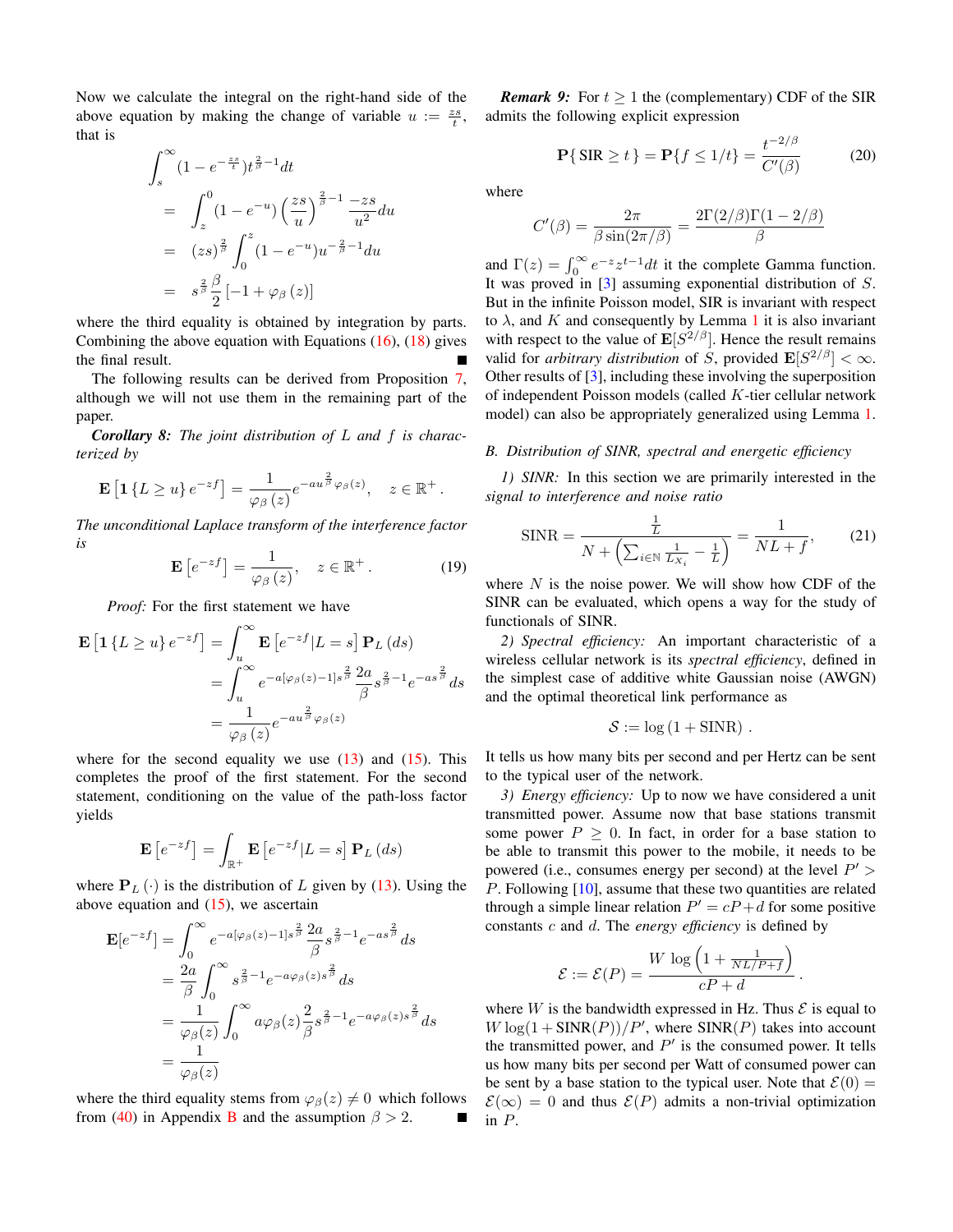*4) Evaluation of the CDF of the SINR:* Proposition 7 in conjunction with Corollary 6 completely characterizes the joint distribution of  $L$  and  $f$ . It does not, however, allow for an explicit expression for the CDF of the SINR in the whole domain (cf Remark 9). In this section we describe a practical way for numerical computation of this CDF. We will use it to study the spectral and energy efficiency. In fact, we will compute the CDF of the random variable  $Y := NL + f$ , which is sufficient, in view of  $(21)$ .

*Proposition 10: The cumulative distribution function of* Y *is given by*

$$
\mathbf{P}\left(Y < x\right) = \int_0^\infty F_s(x - Ns)\mathbf{P}_L\left(ds\right) \tag{22}
$$

*where*  $P_L(ds)$  *is given by (13), and*  $F_s(y)$  :=  $P(f \leq y | L = s)$  may be expressed by

$$
F_s(y) = 1 - \frac{2e^{\gamma t}}{\pi} \int_0^\infty \mathcal{R}\left(\overline{\mathcal{L}}_{F_s}(\gamma + iu)\right) \cos ut \, du \,, \quad (23)
$$

*where*  $\gamma > 0$  *is an arbitrary constant,* R *is the real part if it complex argument and*

$$
\overline{\mathcal{L}}_{F_s}\left(z\right) = \frac{1}{z} - \frac{1}{z}e^{-a\left[\varphi_\beta\left(z\right) - 1\right]s^{\frac{2}{\beta}}}
$$
(24)

*with*  $\varphi_B(\cdot)$  *is given by (14).* 

*Proof:* The expression (22) is trivial. The expression (23) of the (conditional) CDF  $F_s$  is based on the Bromwich contour inversion integral of the Laplace transform  $\overline{\mathcal{L}}_{F_s}$  of  $1-F_s$ . The expression  $(24)$  for this latter follows from  $(15)$ .

*Remark 11:* As shown in  $[11]$ , the integral in  $(23)$  can be numerically evaluated using the trapezoidal rule, with the parameter  $\gamma$  allowing control of the approximation error. The function  $F_s$  may be also retrieved from  $(15)$  using other inversion techniques.

*Remark 12:* For  $t \geq 1$  the (complementary) CDF of the SINR admits the following expression

$$
\mathbf{P}\{\text{SINR} \ge t\} = \frac{2t^{-2/\beta}}{\Gamma(1+\frac{2}{\beta})} \int_0^\infty r e^{-r^2 \Gamma(1-2/\beta) - Na^{-\beta/2}r^\beta} dr \tag{25}
$$

with a given by  $(4)$ . It follows from [3, Theorem 1] (where the exponential distribution is assumed for  $S$ ) and our Lemma 1. Note on Figure 2 that the expression is not valid for  $t < 1$ .

*5) Numerical examples:* In what follows we assume the following parameter values. If not otherwise specified we take log-normal shadowing with logarithmic standard deviation  $\sigma_{\text{dB}}$  = 12dB (cf the footnote on page 3). The parameters of the distance-loss model are  $K = 4250 \text{Km}^{-1}$ ,  $\beta = 3.52$ (which corresponds to the COST-Hata model for urban environment with the BS height 30m, mobile height 1.5m, carrier frequency 805MHz and penetration loss 19dB). For the hexagonal network model simulations, we consider 900 base stations (30x30) on a torus, with the cell radius  $R = 0.26$ Km (i.e., the surface of the hexagonal cell is equal to this of the disk of radius R). System bandwidth is  $W = 10$ MHz, noise power  $N = -93$ dBm.

Figure 2 shows the CDF of the SINR assuming the base station power  $P = 58.5$ dBm. We obtain results by simulations



*Fig. 2:* CDF of the SINR for (finite) hexagonal network with and without ( $\sigma_{dB} = 0dB$ ) shadowing, finite Poisson as well as for the infinite Poisson model. The last in the legend curve corresponds to (20).



*Fig. 3:* Mean energy efficiency of finite hexagonal model with and without ( $\sigma_{dB} = 0dB$ ) shadowing as well as the infinite Poisson in function of the transmitted power.

for finite hexagonal network on the torus with and without shadowing as well as the finite Poisson network on the same torus. For the infinite Poisson model we use our method based on the inversion of the Laplace transform. For comparison, we plot also the curve corresponding the explicit expression (20), which is valid only for  $SINR > 1$ .

Figure 3 shows the expected energy efficiency  $E(\mathcal{E})$  of the finite hexagonal model with and without shadowing as well as the infinite Poisson, assuming the affine relation between consumed and emitted power with constants  $c = 21, 45$  and  $d = 354.44W$ .

On both figures we see that the infinite Poisson model gives a reasonable approximation of the (finite) hexagonal network provided the shadowing is high enough. In particular, the value of the transmitted power at which the hexagonal network with the shadowing attains the maximal expected energy efficiency is very well predicted by the Poisson model.

#### **CONCLUSIONS**

We present a powerful mathematical convergence result rigorously justifying the fact that *any* actual (including regular hexagonal) network is perceived by a typical user as an equivalent (infinite) Poisson network, provided log-normal shadowing variance is sufficiently high. Good approximations are obtained for logarithmic standard deviation of the shadowing greater than approximately 10dB, which is a realistic assumption in many urban scenarios. Moreover, the equivalent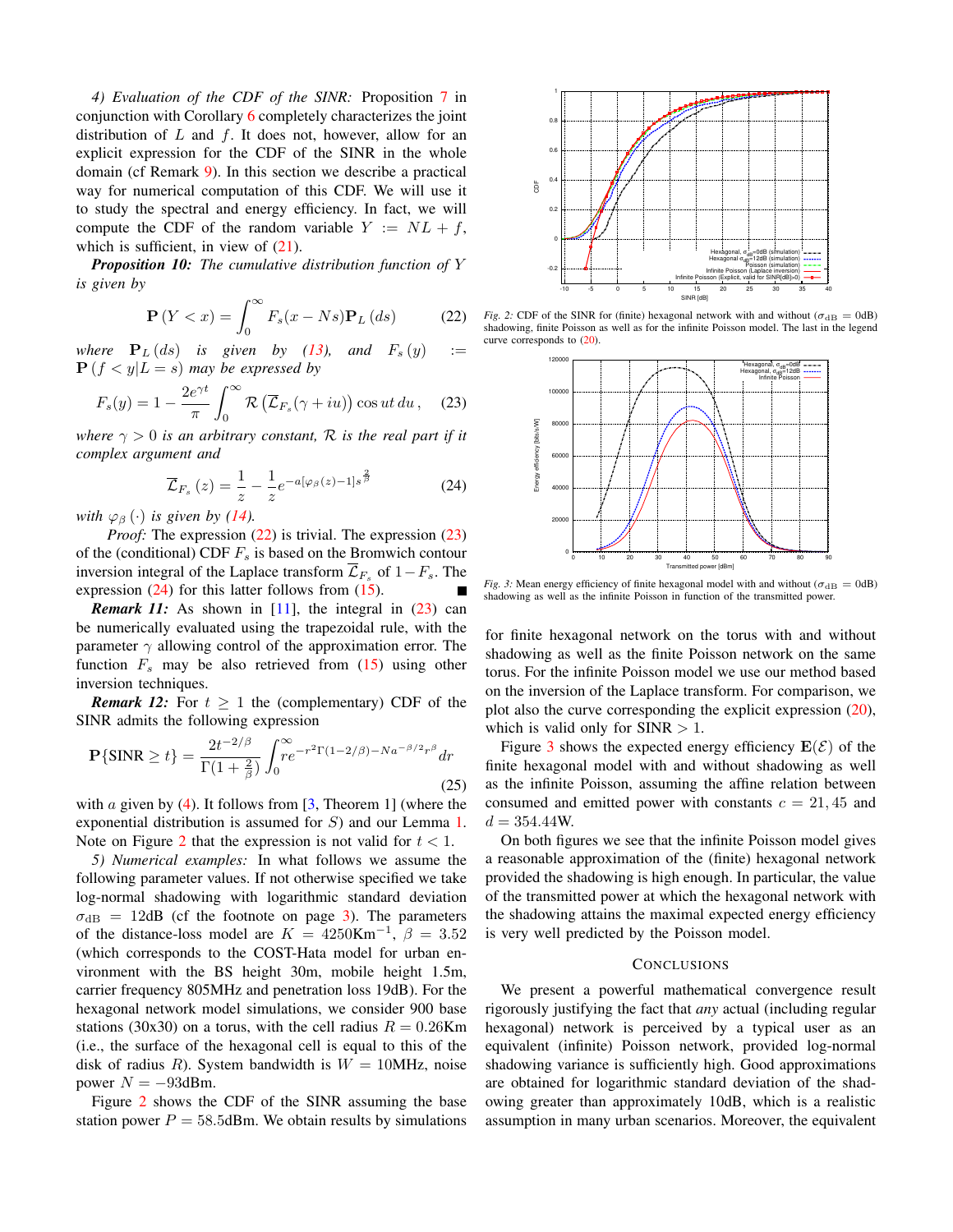infinite Poisson representation is invariant with respect to an additional fading distribution. Using this representation we study the distribution of the SINR of the typical user. In particular, we evaluate and optimize the mean energy efficiency as a function of the base station transmit power.

#### APPENDIX

#### *A. Proof of Theorem 3*

In order to simplify the notation we set  $n := \sigma^2$ . Moreover, without loss of generality we assume that  $n$  takes positive integer values. Also, it is more convenient to study the point process of propagation losses on the logarithmic scale, which we do in what follows. In this regard denote by  $\Lambda_{\text{log}}$  the image of the measure  $\Lambda$  given by (3) with  $a = \lambda \pi / K^2$  through the logarithmic mapping

$$
\Lambda_{\log}((-\infty, s]) := \int_{R^+} 1(\log(t) \le s) \Lambda(dt) = \frac{\pi}{K^2} e^{\frac{2s}{\beta}}
$$

for  $s \in \mathbb{R}$ .

For a given i, we first observe by  $(6)$  that

$$
\nu_n(s, |X_i|) := \mathbf{P} \left[ \log \left( \frac{K(n)^{\beta} |X_i|^{\beta}}{S_i^{(n)}} \right) \le s \right]
$$

$$
= \mathbf{P} \left[ Z_i \le \frac{s - \beta \log(K|X_i|) - n/\beta}{\sqrt{n}} \right]
$$

$$
= G \left[ \frac{s - \beta \log(K|X_i|) - n/\beta}{\sqrt{n}} \right], \quad (26)
$$

where G is the CDF of the standard Gaussian random variable. Let  $B_0(r) = \{x \in \mathbb{R}^2 : |x| < r\}$ . We now need to derive

two results. *Lemma 13:*

$$
\lim_{n \to \infty} \int_{B_0(b_n) \backslash B_0(a_n)} \nu_n(s, |x|) dx = \lim_{n \to \infty} \int_{\mathbb{R}^2} \nu_n(s, |x|) dx
$$

$$
= \Lambda_{\log}((-\infty, s])
$$

*provided that*  $a_n$  *and*  $b_n$  *satisfy* (10) *and* (11)*.* 

*Proof:* We start with the integral over  $\mathbb{R}^2$  in polar form

$$
\int_{\mathbb{R}^2} \nu_n(s, |x|) dx = 2\pi \int_0^\infty r G\left[\frac{s - \beta \log(Kr) - n/\beta}{\sqrt{n}}\right] dr
$$

Introduce a change of variables

$$
t = \frac{s - \beta \log(Kr) - n/\beta}{\sqrt{n}}, \qquad dt = -\frac{\beta}{\sqrt{n}} \frac{dr}{r},
$$
  

$$
r = \frac{1}{K} \exp\left[\frac{1}{\beta} \left(s - t\sqrt{n} - n/\beta\right)\right], \qquad dr = -\frac{\sqrt{n}r}{\beta} dt,
$$

hence

$$
2\pi \int_0^\infty r G\left[\frac{s - \beta \log(Kr) - n/\beta}{\sqrt{n}}\right] dr
$$
  
=  $2\pi \int_{-\infty}^\infty \frac{1}{K^2} \exp\left[\frac{2}{\beta} \left(s - t\sqrt{n} - n/\beta\right)\right] G(t) \frac{\sqrt{n}}{\beta} dt$   
=  $2\pi \frac{\sqrt{n}}{\beta} \frac{\exp\left[\frac{2}{\beta} \left(s - n/\beta\right)\right]}{K^2} \int_{-\infty}^\infty \exp\left[\frac{-2t\sqrt{n}}{\beta}\right] G(t) dt$ 

Noting that  $G(-t) = 1 - G(t) := \overline{G}(t)$ , apply integration by parts on the above integral

$$
\int_{-\infty}^{\infty} \exp\left[\frac{-2t\sqrt{n}}{\beta}\right] G(t)dt = \int_{-\infty}^{\infty} \exp\left[\frac{2t\sqrt{n}}{\beta}\right] \bar{G}(t)dt
$$

$$
= \frac{\beta}{2\sqrt{n}} \exp\left[\frac{2t\sqrt{n}}{\beta}\right] \bar{G}(t)\Big|_{-\infty}^{\infty}
$$

$$
+ \frac{\beta}{2\sqrt{n}} \int_{-\infty}^{\infty} \exp\left[\frac{2t\sqrt{n}}{\beta}\right] g(t)dt,
$$

where  $g(t)$  is the normal probability density, and, via the inequality

$$
\int_{y}^{\infty} e^{-x^2} dx < \frac{e^{-y^2}}{(1+y)}, \quad y \ge 0,
$$
 (27)

(cf [12, Section 7.8]) the final integrated term on the left vanishes. Hence

$$
\int_{-\infty}^{\infty} \exp\left[\frac{-2t\sqrt{n}}{\beta}\right] G(t) dt
$$
  
\n
$$
= \frac{\beta}{2\sqrt{n}} \int_{-\infty}^{\infty} \exp\left[-\frac{t^2}{2} + \frac{2t\sqrt{n}}{\beta}\right] \frac{dt}{\sqrt{2\pi}}
$$
  
\n
$$
= \frac{\beta}{2\sqrt{n}} \exp\left[\frac{2n}{\beta^2}\right] \int_{-\infty}^{\infty} \exp\left[-\frac{1}{2}\left(t - \frac{2\sqrt{n}}{\beta}\right)^2\right] \frac{dt}{\sqrt{2\pi}}
$$
  
\n
$$
= \frac{\beta}{2\sqrt{n}} \exp\left[\frac{2n}{\beta^2}\right],
$$
 (28)

which gives

$$
2\pi \int_0^\infty r G\left[\frac{s-\beta \log(Kr)-n/\beta}{\sqrt{n}}\right] dr = \frac{\pi}{K^2} e^{\frac{2s}{\beta}}.
$$

We proceed similarly with the other integral in Lemma 13

$$
\int_{B_0(b_n)\backslash B_0(a_n)} \nu_n(s,|x|)dx
$$
  
=  $2\pi \int_{a_n}^{b_n} rG\left[\frac{s-\beta \log(Kr)-n/\beta}{\sqrt{n}}\right] dr.$ 

The change of variables  $t = \frac{s - \beta \log(Kr) - n/\beta}{\sqrt{n}}$  gives

$$
2\pi \int_{a_n}^{b_n} rG\left[\frac{s - \beta \log(Kr) - n/\beta}{\sqrt{n}}\right] dr
$$
  
=  $2\pi \int_{v_n}^{u_n} \frac{1}{K^2} \exp\left[\frac{2}{\beta} \left(s - t\sqrt{n} - n/\beta\right)\right] G(t) \frac{\sqrt{n}}{\beta} dt$   
=  $2\pi \frac{\sqrt{n}}{\beta} \frac{\exp\left[\frac{2}{\beta} \left(s - n/\beta\right)\right]}{K^2} \int_{v_n}^{u_n} \exp\left[\frac{-2t\sqrt{n}}{\beta}\right] G(t) dt$ 

where

$$
u_n = \frac{s - \beta \log(Ka_n) - n/\beta}{\sqrt{n}},
$$

$$
v_n = \frac{s - \beta \log(Kb_n) - n/\beta}{\sqrt{n}}.
$$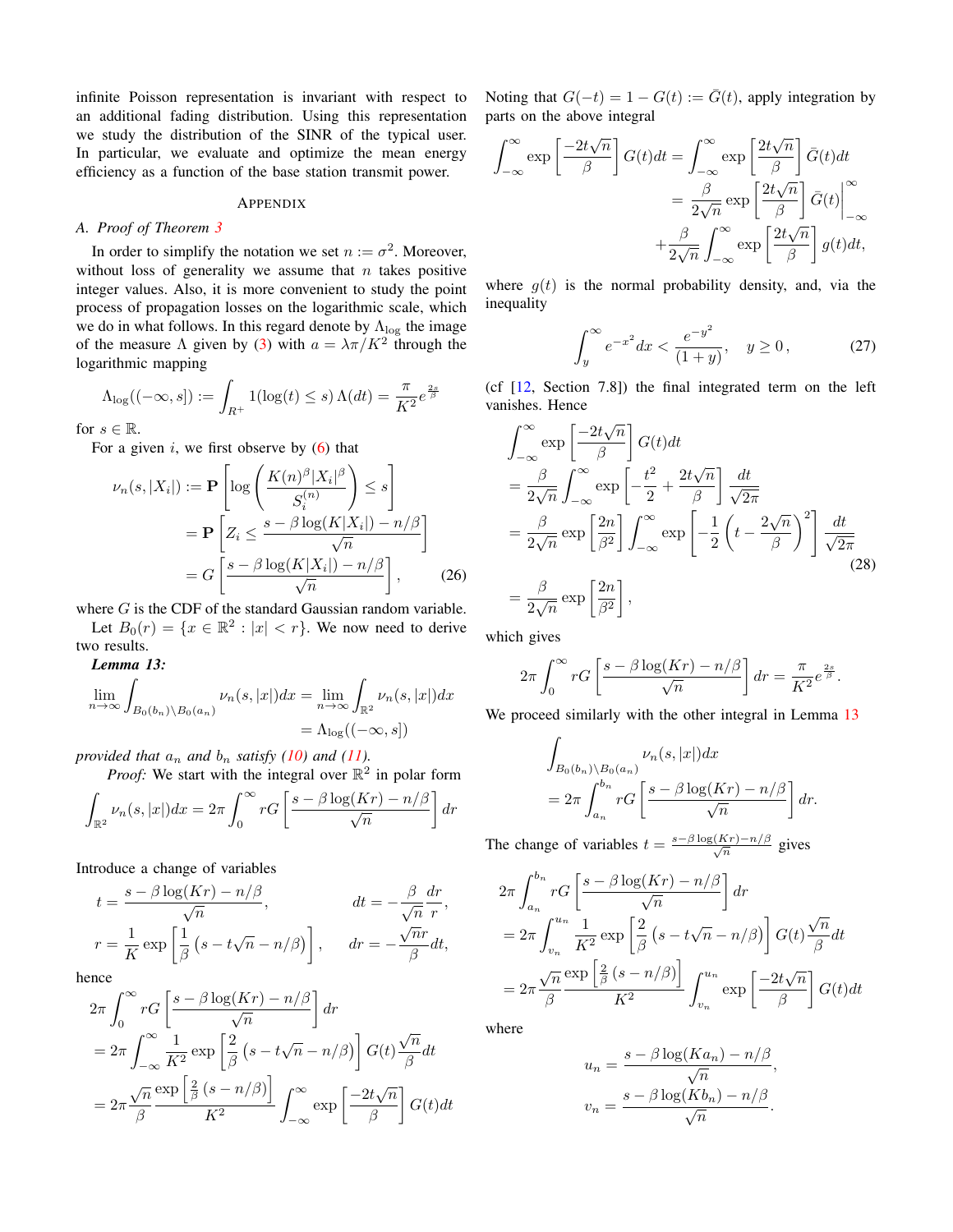Moreover

$$
\int_{v_n}^{u_n} \exp\left[\frac{-2t\sqrt{n}}{\beta}\right] G(t) dt
$$
\n
$$
= \int_{-u_n}^{-v_n} \exp\left[\frac{2t\sqrt{n}}{\beta}\right] \bar{G}(t) dt
$$
\n
$$
= \frac{\beta}{2\sqrt{n}} \exp\left[\frac{2t\sqrt{n}}{\beta}\right] \bar{G}(t) \Big|_{-u_n}^{-v_n} + \frac{\beta}{2\sqrt{n}} \int_{-u_n}^{-v_n} \exp\left[\frac{2t\sqrt{n}}{\beta}\right] g(t) dt
$$
\n
$$
= \frac{\beta}{2\sqrt{n}} \exp\left[\frac{2t\sqrt{n}}{\beta}\right] \bar{G}(t) \Big|_{-u_n}^{-v_n}
$$
\n
$$
+ \frac{\beta}{2\sqrt{n}} \exp\left[\frac{2n}{\beta^2}\right] \int_{-u_n}^{-v_n} \exp\left[-\frac{1}{2}\left(t - \frac{2\sqrt{n}}{\beta}\right)^2\right] \frac{dt}{\sqrt{2\pi}}.
$$

We now derive the conditions of  $a_n$  and  $b_n$  which ensure that the above integral converges and the integrated term disappears. The latter can be achieved, given inequality (27), in the limit as  $-u_n$  and  $-v_n$  both approach infinity, or equivalently  $\frac{\beta \log(Kb_n)}{\sqrt{n}} + \frac{\sqrt{n}}{\beta} \to \infty$  and  $\frac{\beta \log(Ka_n)}{\sqrt{n}} + \frac{\sqrt{n}}{\beta} \to \infty$ as  $n \to \infty$ , which agrees with conditions (10) and (11). Further conditions are revealed after the change of variable  $w = t - 2\sqrt{n}/\beta$ , yielding the integral

$$
\int_{-u_n}^{-v_n} e^{-\frac{1}{2}\left(t - \frac{2\sqrt{n}}{\beta}\right)^2} \frac{dt}{\sqrt{2\pi}} = \int_{-u_n - \frac{2\sqrt{n}}{\beta}}^{-v_n - \frac{2\sqrt{n}}{\beta}} e^{-\frac{w^2}{2}} \frac{dw}{\sqrt{2\pi}}
$$

whose limits of integration imply, in light of the earlier integral (28), that as  $n \to \infty$  the following  $\frac{\beta \log(Kb_n)}{n} > 1/\beta$  and  $\frac{\beta \log(K a_n)}{n}$  < 1/ $\beta$  are required, of which both conditions (10) and  $(11)$  satisfy.

*Lemma 14: Assume (5), (10) and (11), then*

$$
\lim_{n \to \infty} \sum_{X_i \in \phi \cap (B_0(b_n) \setminus B_0(a_n))} \nu_n(s, |X_i|) \tag{29}
$$

$$
= \lim_{n \to \infty} \sum_{X_i \in \phi} \nu_n(s, |X_i|) = \Lambda_{\log}((-\infty, s]). \tag{30}
$$

*Proof:* For  $k \geq 0$  and a fixed  $\epsilon > 0$ , let  $r_k = e^{\epsilon k}$  and  $A_k = B_0(r_{k+1}) \setminus B_0(r_k)$ , and write the summation in (30) as

$$
\sum_{X_i \in \phi} \nu_n(s, |X_i|)
$$
  
= 
$$
\sum_{X_i \in \phi \cap B_0(r_{k_0})} \nu_n(s, |X_i|) + \sum_{k=k_0}^{\infty} \sum_{X_i \in \phi \cap A_k} \nu_n(s, |X_i|),
$$
 (31)

for some  $k_0 \geq 0$ , whose value will be fixed later on. In the

limit of  $n \to \infty$ , the first summation in (31) disappears

$$
\sum_{X_i \in \phi \cap B_0(r_{k_0})} \nu_n(s, |X_i|)
$$
\n
$$
= \sum_{X_i \in \phi \cap B_0(r_{k_0})} \mathbf{P}\left[Z \le \frac{s - \beta \log(K|X_i|) - n/\beta}{\sqrt{n}}\right]
$$
\n
$$
= \sum_{X_i \in \phi \cap B_0(r_{k_0})} G\left[\frac{s - \beta \log(K|X_i|) - n/\beta}{\sqrt{n}}\right]
$$
\n
$$
\le \phi(B_0(r_{k_0})) G\left[\frac{s - \beta \log(K|X_i|) - n/\beta}{\sqrt{n}}\right]
$$
\n
$$
\to 0 \qquad (n \to \infty).
$$

where  $X_*$  gives the maximum of  $G\left[\frac{s-\beta\log(K|X|)-n/\beta}{\sqrt{n}}\right]$  over  $X \in \phi \cap B_0(r_{k_0})$  which exists since  $\bar{\phi}$  is (by our assumption) a locally finite point measure. For the second summation in (31) we write  $\nu_n(s, |X_i|) = \nu_n(s, |x|\frac{|X_i|}{|x|})$ , hence

$$
\nu_n(s, |X_i|)
$$
  
= 
$$
\frac{1}{|A_k|} \int_{A_k} \nu_n(s, |x| \frac{|X_i|}{|x|}) dx.
$$

Then the bounds

$$
e^{-\epsilon} = \frac{r_k}{r_{k+1}} \le \frac{|X_i|}{|x|} \le \frac{r_{k+1}}{r_k} = e^{\epsilon},
$$

and form of  $\nu_n$ , which implies  $\nu_n(s, |x|e^{\epsilon}) = \nu_n(s - \beta \epsilon, |x|)$ , lead to the lower bound

$$
\sum_{k=k_0}^{\infty} \sum_{X_i \in \phi \cap A_k} \nu_n(s, |X_i|) \ge \sum_{k=k_0}^{\infty} \frac{\phi(A_k)}{|A_k|} \int_{A_k} \nu_n(s - \beta \epsilon, |x|) dx,
$$
\n(32)

and the upper bound

$$
\sum_{k=k_0}^{\infty} \sum_{X_i \in \phi \cap A_k} \nu_n(s, |X_i|) \le \sum_{k=k_0}^{\infty} \frac{\phi(A_k)}{|A_k|} \int_{A_k} \nu_n(s + \beta \epsilon, |x|) dx.
$$
\n(33)

Moreover, we write

Г

$$
\frac{\phi(A_k)}{|A_k|} = \frac{\phi(B_0(r_{k+1})) - \phi(B_0(r_k))}{|B_0(r_{k+1})| - |B_0(r_k)|}
$$
\n
$$
= \frac{\frac{\phi(B_0(r_{k+1}))}{|B_0(r_{k+1})|} - \frac{\phi(B_0(r_k))}{|B_0(r_k)|} \frac{|B_0(r_k)|}{|B_0(r_{k+1})|}}{1 - \frac{|B_0(r_k)|}{|B_0(r_{k+1})|}}
$$
\n
$$
= \frac{\frac{\phi(B_0(r_{k+1}))}{|B_0(r_{k+1})|} - \frac{\phi(B_0(r_k))}{|B_0(r_k)|}e^{-2\epsilon}}{1 - e^{-2\epsilon}},
$$

and requirement (5) yields  $\lim_{k\to\infty} \frac{\phi(A_k)}{|A_k|} = \lambda$ . Hence, for any fixed  $\delta > 0$ , there exists a  $k_0(\delta)$  such that for all  $k \geq k_0$ , the bounds

$$
(1 - \delta)\lambda \le \frac{\phi(A_k)}{|A_k|} \le (1 + \delta)\lambda,
$$

hold. Lower bound (32) becomes

$$
\sum_{k=k_0}^{\infty} \sum_{X_i \in \phi \cap A_k} \nu_n(s, |X_i|) \ge \sum_{k=k_0}^{\infty} (1 - \delta) \lambda \int_{A_k} \nu_n(s - \beta \epsilon, |x|) dx,
$$

$$
= (1 - \delta) \lambda \int_{|x| \ge r_{k_0}} \nu_n(s - \beta \epsilon, |x|) dx
$$